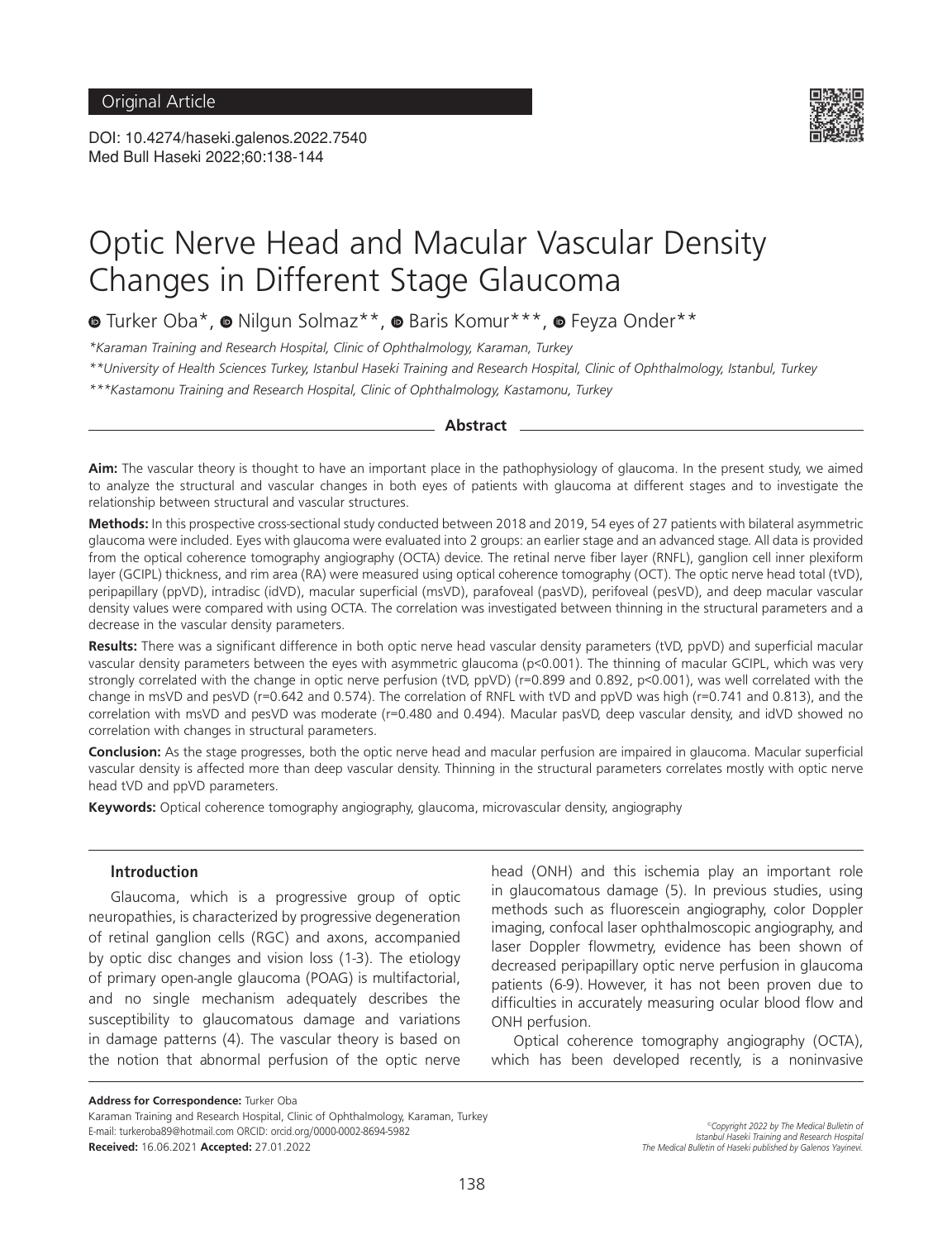imaging method that can visualize and quantitatively evaluate vascularity in the retina, ONH, and peripapillary region with motion contrast created by erythrocytes and does not require a contrast agent injection (10). OCTA can evaluate the vascular density and blood flow of the ONH, the peripapillary retina, and macula (11). It has been shown that OCTA parameters such as blood flow index and capillary density of the ONH, the peripapillary retina, and macula are decreased in patients with glaucoma (12,14). Whether the reduction in vascular density is the effect or the cause of glaucoma is not fully known (15). Previous studies have focused more on papillary and peripapillary perfusion, and macular perfusion has received less attention in these studies. Additionally, these studies were conducted on the eyes of different patients at different stages and are subject to individual differences and the effects of the drugs used on vascular density.

This study aimed to evaluate the correlation between structural parameters [retinal nerve fiber layer (RNFL), ganglion cell complex, and rim area] and vascular parameters and to compare the ONH and macular perfusion between the two eyes of individuals with glaucoma at different stages to avoid systemic effects.

## **Methods**

## **Compliance with Ethical Standards**

This study was approved by the University of Health Sciences Turkey, Istanbul Haseki Training and Research Hospital Ethics Committee (number: 1648) and conducted between November 2018 and June 2019 in the glaucoma unit of the ophthalmology clinic and was performed in line with the principles of the Declaration of Helsinki. Informed consent for participation in the study was obtained from the patients.

## **Study Participants**

This was a cross-sectional, prospective observational study that included 54 eyes of 27 POAG patients with glaucoma at different stages in both eyes according to at least two reliable visual field (VF) tests performed in the last month were included in the study. Eyes with glaucoma were evaluated into 2 groups: the early stage and the advanced stage. Patients with glaucomatous optic nerve change, structural damage on optical coherence tomography (OCT), IOP >21 mmHg, and without VF defects were defined as having preperimetric glaucoma. Glaucoma staging was applied according to the Hodapp-Anderson-Parrish classification (16). Patients were excluded from the study if they had any retinal or optic nerve disease other than glaucoma, were taking drugs that affect the macula or optic nerve, had hypertensive retinopathy, diabetes, visual acuity of 0.6, refractive error

of >3.0 spherical, >2.5 astigmatism, ocular media opacity, or had undergone any intraocular surgery other than uncomplicated phacoemulsification surgery.

All patients included in the study had visual acuity, refraction, biomicroscopy, fundus examination, gonioscopy, Goldman applanation tonometry, ultrasonic pachymetry, standard automatic perimetry, OCT, and OCTA scans performed on them. VF assessment was performed using the SITA-standard 24-2 VF test (Humphrey Instruments, Model 740, San Leandro, CA). VF tests with a loss of fixation, false positive, and negative response of 20% were considered reliable.

## **Optical Coherence Tomography Imaging**

For OCT measurements, Cirrus HD-OCT 5000 (Carl Zeiss Meditec, Dublin, CA, USA) was used for OCT imaging. Only shots with a signal strength of 6 or above were evaluated. Macular ganglion cell inner plexiform layer (GCIPL) (Macular 512x128 Cube protocol), RNFL, and ONH analysis (Optic Disc 200x200 Cube protocol) were performed. Mean RNFL, GCIPL thickness, and rim area were evaluated.

## **Optical Coherence Tomography Angiography Imaging**

OCTA measurements; OCTA was examined with an AngioVue (RTVue-XR, Optovue, Inc.; Fremont; California, USA; software version 2016.2.035) device. Shots with a signal strength of ≥ 6 were evaluated. Optic nerve vascular density measurements were made in the 4.5x4.5 mm area where the ONH was centered, and macular vascularity measurements were made in the fovea-centered area of 6x6 mm. Peripapillary vascular density was measured between the inner surface of the inner limiting membrane (ILM) and the outer surface of the RNFL. Macular superficial vascular density (msVD) was evaluated between the inner surfaces of the ILM and the outer surface of the inner plexiform layer (IPL). The macular deep vascular density (mdVD) was automatically measured between the outer surface of the IPL and the outer surface of the outer plexiform layer. Parafoveal vascular density was calculated through a 1-mm-wide circular ring with an inner diameter of 1 mm and an outer diameter of 3 mm in the foveacentered area, and perifoveal vascular density was calculated through a 1.5-mm-wide circular ring with an inner diameter of 3 mm and an outer diameter of 6 mm.

The OCTA parameters of the optic nerve and macula in eyes at different stages of glaucoma were compared and correlations with OCT parameters (mean RNFL, mean GCIPL, rim area) were investigated. Optic nerve parameters, which were total vascular density (tVD), peripapillary vascular density (ppVD), intradisc vascular density (idVD), and macular parameters, which were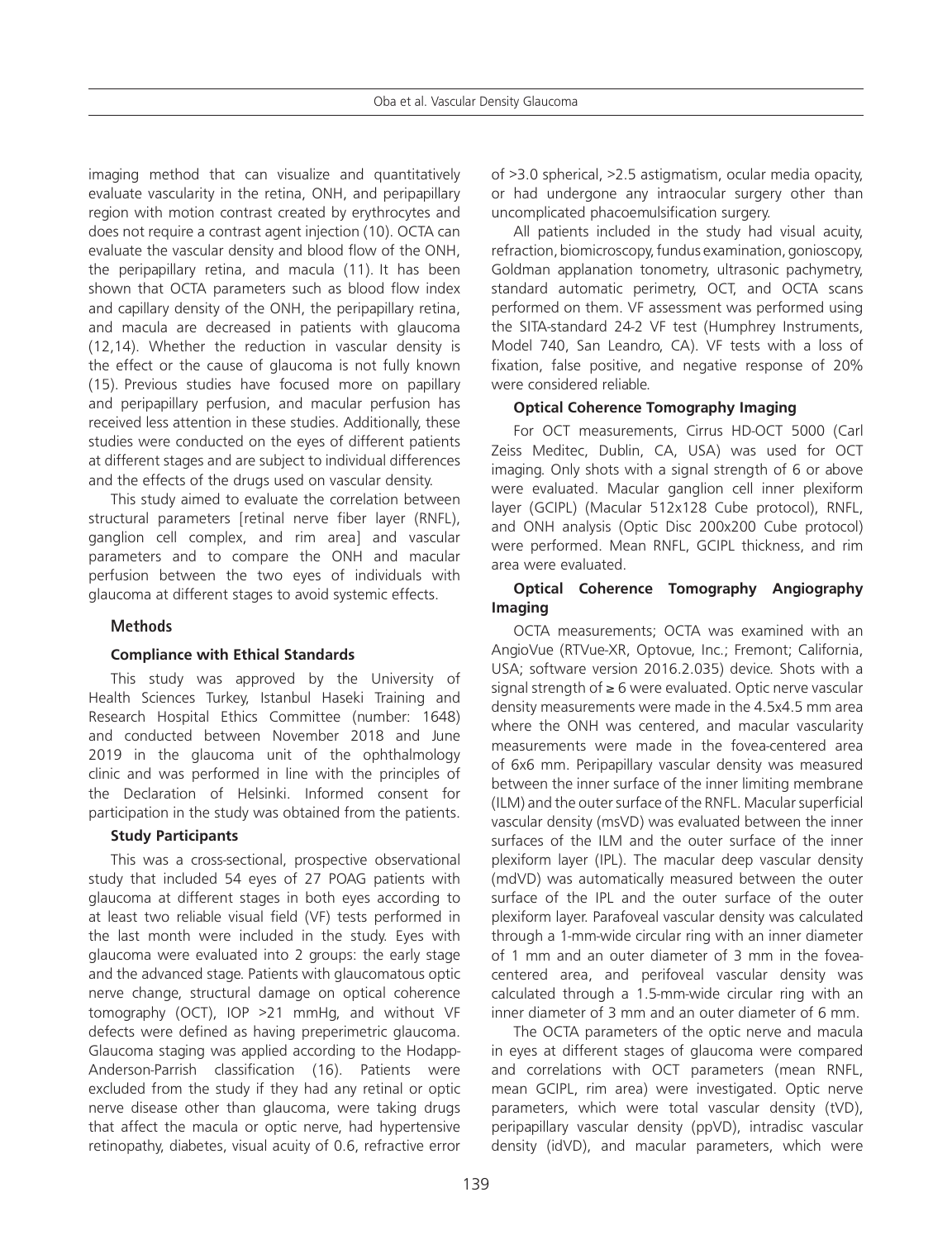msVD, parafoveal superficial vascular density (pasVD), perifoveal superficial vascular density (pesVD), mdVD, parafoveal deep vascular density (padVD), and perifoveal deep vascular density (pedVD), were evaluated.

## **Statistical Analysis**

The data analysis was performed using SPSS statistical software (version 15.0; SPSS Inc., Chicago, Illinois). For categorical variables, descriptive statistics were expressed as a number and a percentage, while numerical variables were expressed as a mean, standard deviation, minimum, and maximum value. Dependent group analyses were performed with the Paired t-test when the differences in numerical variables met the normal distribution condition. Relationships between numerical variables were analyzed using Pearson Correlation analysis when the parametric test condition was met, and with Spearman Correlation analysis when the parametric test condition was not met. The statistical significance level of alpha was set at p<0.05.

## **Results**

The study consisted of 27 patients, 12 females, and 15 males. The age range of the patients is between 42 and 81. There were 18 POAG (33.3%) and 9 pseudoexfoliative (PEX) (66.7%) glaucoma patients. The glaucoma stages were determined as in nine patients, one eye was preperimetric and the fellow eye was at the earlymoderate stage, ten patients had one eye at the early stage and the fellow eye at a moderate-advanced stage, and eight patients had one eye at a moderate stage and the fellow eye at an advanced stage. While seventeen of the patients were using beta-blocker and dorzolamide combinations and brinzolamide, ten of them were using prostaglandin analog and beta-blocker combinations. There was no significant difference between the two eyes of the patients in terms of drug use.

The mean deviation (MD) values in earlier and advanced stage eyes with asymmetric stage glaucoma were -4.4±3.6 and -13.2±9.0, respectively, while pattern standard deviation (PSD) values were -3.7±2.9 and 6.9±2.9, respectively (Table 1). We observed that the measurements were significantly lower in the eyes of patients with more advanced stage glaucoma (Table 2).

When the optic nerve perfusion was evaluated between eyes with asymmetric glaucoma, it was observed that the total and peripapillary vascular density were statistically significantly decreased in the more advanced eyes (p<0.001) (Table 3).

When msVD was examined; msVD, pasVD, and pesVD were significantly lower in the more advanced stages (p<0.001). When mdVD was examined, there was a statistically significant difference between mdVD, padVD, and pedVD in eyes at different stages (p<0.05) (Table 3).

The relationship was examined between thinning in structural parameters and changes in vascular parameters among eyes with asymmetric glaucoma. We observed that the structural parameter of GCIPL had the strongest correlation with tVD, ppVD, and pesVD (r=0.899, 0.892, and 0.674, respectively, p<0.001). RNFL and rim area, which correlated highly with tVD and ppVD, correlated moderately with msVD and pesVD (Table 4).

## **Discussion**

Recent studies have shown that peripapillary vascular densities measured by OCTA are as sensitive as RNFL in the diagnosis of glaucoma (17-19). Moreover, the relationship between peripapillary tVD, ppVD, and functional loss has been reported to be stronger than the relationship between structural loss and functional loss, and vascular density better reflects ganglion cell function than structural loss (20,21). There are also studies reporting that OCTA detects pre-perimetric glaucoma better than OCT (21-23). It has also been suggested that as the stage of glaucoma progresses, while the benefit of OCT parameters decreases due to the basal effect, the decrease in vascular density can be followed with OCTA. The new and noninvasive technology seems to be promising and useful for the early diagnosis, staging, and follow-up of glaucoma patients (23-26).

In this study, similar to the literature, it was found that as the stage of glaucoma progressed, ONH perfusion decreased. In the same patient's eye with more advanced glaucoma, a significant reduction was observed in both tVD and ppVD values compared to the earlier stage eye. Like these findings, Lommatzsch et al. (27) found significantly lower tVD values in patients with glaucoma compared to the control group. In the same study, ppVD was examined on average and in 6 sectors (superior-nasal, superior-temporal, nasal, inferior-nasal, inferior-temporal, and temporal), and a significant decrease was determined in both the average value and in all sectors.

Yarmohammadi et al. (23) investigated the diagnostic capacities of vascular density (VD) parameters in studies of healthy eyes with suspected glaucoma and glaucoma and stated that tVD has a better diagnostic value compared to ppVD. This was attributed to the fact that the device used a larger measurement area during tVD measurement and was better able to detect changes in axons located eccentrically along the temporal vessels. Chen et al. (28) found a significantly lower rate of idVD in glaucomatous eyes compared to healthy eyes. The same finding was reported in the study by Lommatzsch et al. (27). Hou et al. (29) reported that they found a decrease in peripapillary vessel density in the POAG group, but they did not observe a statistical difference in the inner disc. Although there was a significant difference in idVD values between eyes with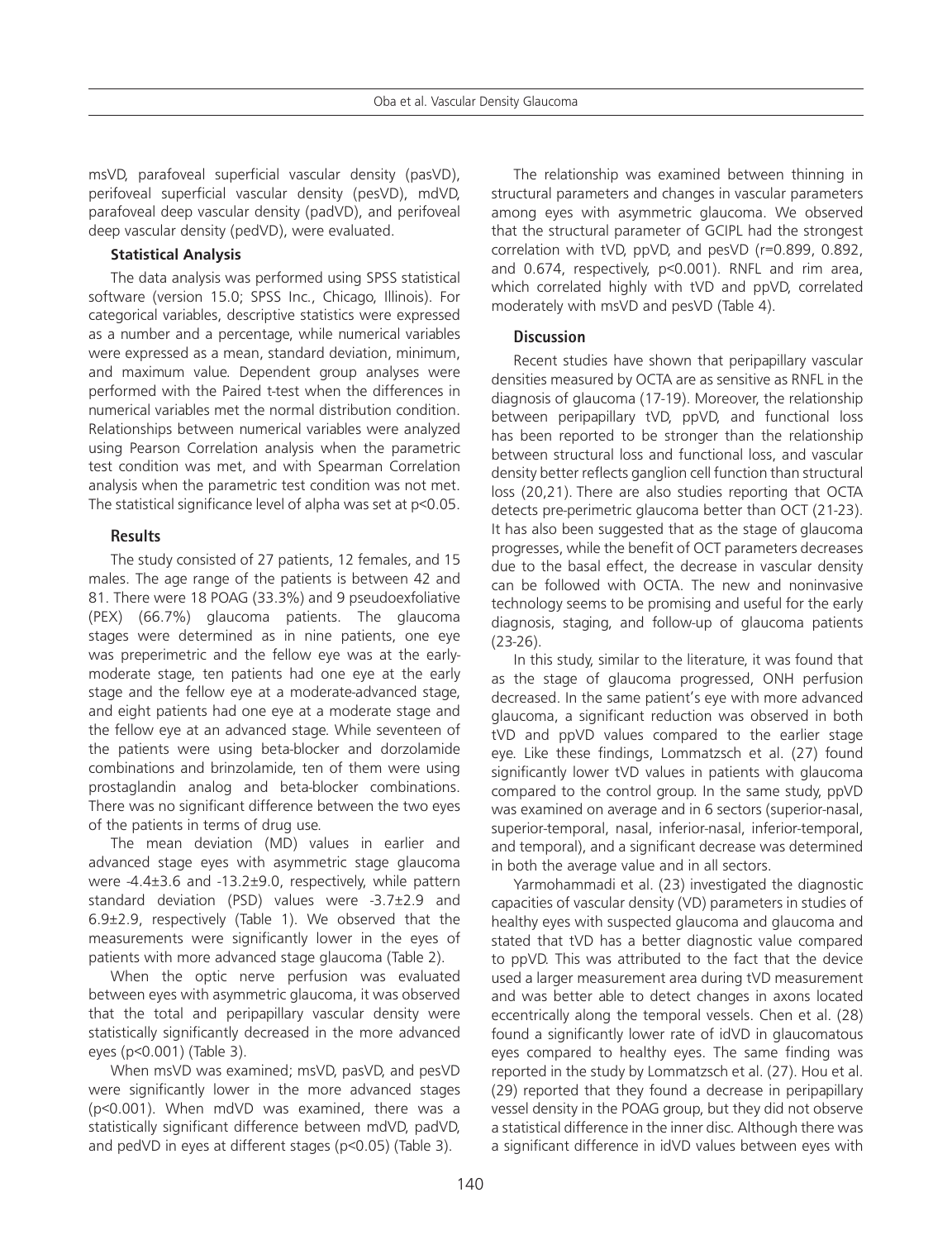| Table 1. Ocular and systemic findings of the cases                                                                                                                     |                               |                               |         |  |
|------------------------------------------------------------------------------------------------------------------------------------------------------------------------|-------------------------------|-------------------------------|---------|--|
|                                                                                                                                                                        | <b>Earlier stage</b>          | <b>Advanced stage</b>         | P-value |  |
| Age, mean $\pm$ SD                                                                                                                                                     | $64.1 \pm 11.1$               | $64.1 \pm 11.1$               |         |  |
| Gender (male/female)                                                                                                                                                   | 15/12                         | 15/12                         |         |  |
| Spherical equivalent (D), mean $\pm$ SD                                                                                                                                | $-1.25$ ( $-0.5$ to $-2.25$ ) | $-1.5$ ( $-0.75$ to $-2.25$ ) | 0.391   |  |
| SAP MD (dB), mean $\pm$ SD                                                                                                                                             | $-4.4 \pm 3.6$                | $-13.2 \pm 9.0$               | < 0.001 |  |
| SAP PSD (dB), mean ± SD                                                                                                                                                | $-3.7 \pm 2.9$                | $6.9{\pm}2.9$                 | < 0.001 |  |
| Systolic BP (mmHg)                                                                                                                                                     | 130 (120 to 140)              | 130 (120 to 140)              | 1.000   |  |
| Diastolic BP (mmHg)                                                                                                                                                    | 75 (60 to 95)                 | 75 (60 to 95)                 | 1.000   |  |
| Use of topical glaucoma medication, n (%)                                                                                                                              | 100                           | 100                           |         |  |
| $IOP$ (mm $Hq$ )                                                                                                                                                       | 16 (13 to 18)                 | 15 (13 to 18)                 | 0.867   |  |
| $CCT$ ( $\mu$ m)                                                                                                                                                       | 530 (524 to 552)              | 534 (520 to 557)              | 0.741   |  |
| SAP: Standard automated perimetry, MD: Mean deviation, PSD: Pattern standart deviation, BP: Blood pressure, IOP: Intraocular pressure, CCT: Central corneal thickness, |                               |                               |         |  |

SD: Standart deviation

asymmetric glaucoma in the current study, this difference was not as statistically significant as tVD and ppVD.

In this study, superficial and deep macular perfusion parameters were also evaluated together with optic nerve perfusion. In the comparisons of eyes with asymmetric glaucoma, the msVD, pasVD, and pesVD values were significantly lower in eyes with more advanced glaucoma. Other studies in the literature have reported different results regarding the change in macular vascular density in glaucoma patients. Penteado et al. (30) reported that the VD of the perifoveal area of the macula scan performed better than the parafoveal area of either scan size when differentiating between healthy and mild glaucoma. Khayrallah et al. (31) found that the pasVD and msVD were decreased in glaucoma proportionally to its severity. Unlike this study, Triolo et al. (13) found that there was no statistically significant difference between the groups in the mean or sectorial values of msVD in healthy, suspected glaucoma, and POAG patients and reported that msVD was not useful in the diagnosis of glaucoma (16). In the same study, although there was a statistically significant difference in the superior, inferior, and temporal sector ppVD values between the groups, there was no difference in the mean ppVD. This situation could be explained in two ways. The first is that structural damage occurs first and vascular damage later, and the second theory is that OCTA is not as sensitive as OCT in detecting early changes. Yarmohammadi et al. (25) also reported that msVD

| Table 2. Optical coherence tomography parameters in eyes with<br>asymmetric glaucoma                                            |                      |                       |          |  |
|---------------------------------------------------------------------------------------------------------------------------------|----------------------|-----------------------|----------|--|
| <b>OCT</b> parameters                                                                                                           | <b>Earlier stage</b> | <b>Advanced stage</b> | P-value* |  |
| $RNFL$ ( $µm$ )                                                                                                                 | $88.8 \pm 14.1$      | $68.3 \pm 15.0$       | < 0.001  |  |
| $GCIPL$ ( $µm$ )                                                                                                                | $81.2 + 9.5$         | $66.3 \pm 12.3$       | < 0.001  |  |
| Rim Area (mm <sup>2</sup> )                                                                                                     | $1.36\pm0.31$        | $0.91 \pm 0.33$       | < 0.001  |  |
| RNFL: Retinal nerve fiber layer, GCIPL: Ganglion cell inner plexiform layer<br>*Comparison was performed by using Paired t-test |                      |                       |          |  |

did not differ in glaucoma patients with unilateral VF defects, although there was a difference in VF, structural parameters, and ppVD between the two eyes. This was partly attributed to the smaller difference in mean vessel density measurements in the macular region compared to the peripapillary region. In contrast to those studies, Chen et al. (18) reported that the diagnostic performance of msVD was as good as ppVD (17).

Of the deep macular vascular density parameters examined in the current study, the mdVD, padVD, and pedVD values were also decreased in more advanced eyes compared to earlier stage eyes. Although this difference was statistically significant, it was not as significant as the superficial vascular density. Similarly, Takusagawa et al. (32) examined the superficial and deep capillary plexus vascularity in the macular area and stated that glaucoma affects the superficial plexuses rather than the deep plexuses. Some studies showed that the glaucoma diagnostic capabilities of superficial parafoveal and perifoveal vascular density were significantly better than those of deep perifoveal and parafoveal vascular density, regardless of the glaucoma stage (33,34).

When the correlations were examined between the thinning in structural parameters and the decrease in ONH and macular vascular density parameters due to glaucoma, there was a strong positive correlation between the decrease in RNFL, rim area, GCIPL thickness, and the decrease in tVD and mean ppVD values. While the correlation between GCIPL and tVD and ppVD was compelling, the correlation of RNFL and rim area with tVD and ppVD was also high. There was no correlation between structural parameters and changes in idVD. A statistically significant correlation was determined between the msVD parameters, such as msVD and pesVD, and the RNFL, GCIPL, and rim area. There was a high correlation of GCIPL with msVD and pesVD, while the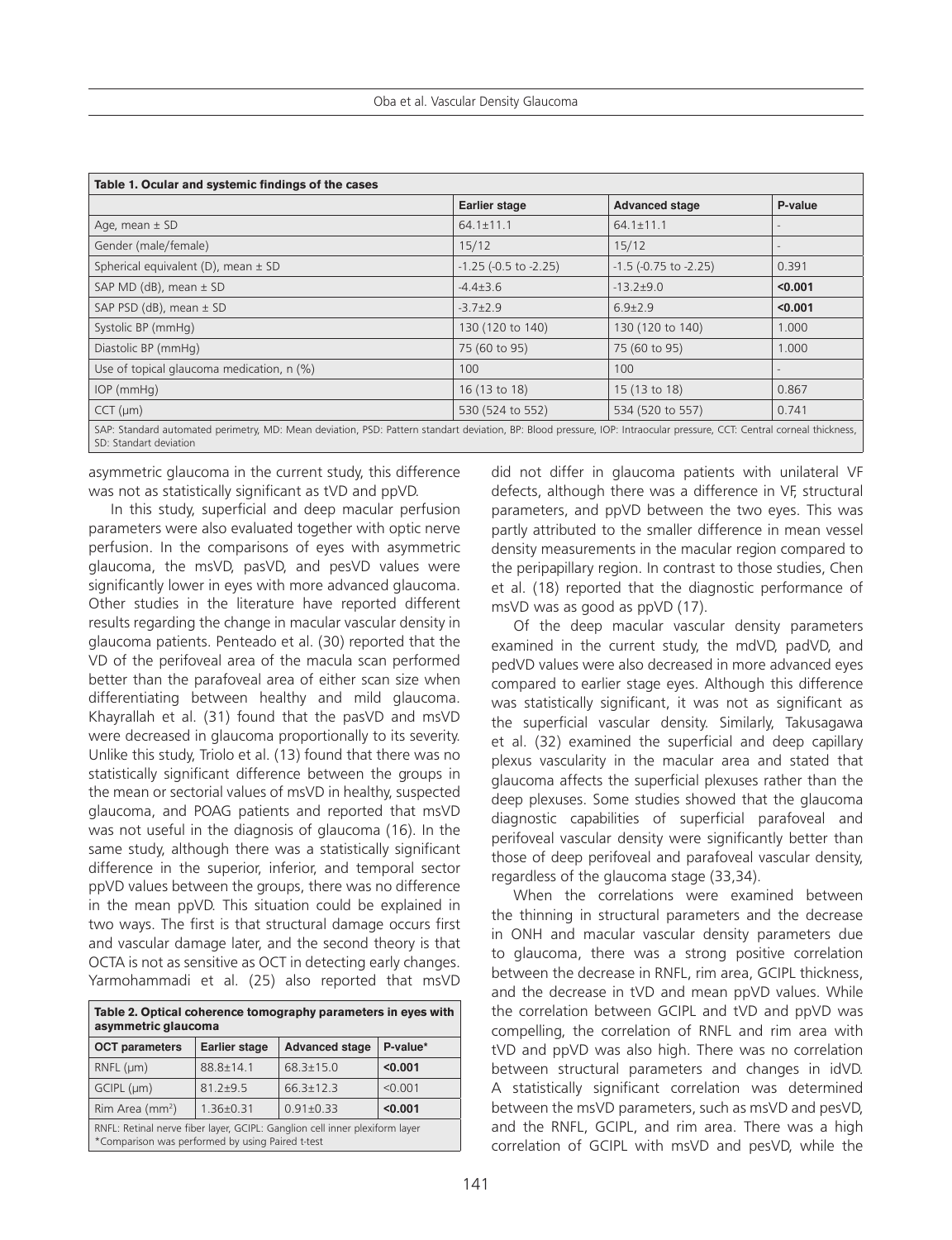| Table 3. Optic nerve and macular perfusion in eyes with asymmetric glaucoma |                                               |                |          |  |
|-----------------------------------------------------------------------------|-----------------------------------------------|----------------|----------|--|
| Optic nerve head and retinal vascular density (%)                           | <b>Earlier stage</b><br><b>Advanced stage</b> |                | P-value* |  |
| tVD                                                                         | $46.9 \pm 5.1$                                | $37.8 \pm 7.4$ | < 0.001  |  |
| ppVD                                                                        | $49.2 \pm 6.2$                                | $38.4 \pm 9.5$ | < 0.001  |  |
| idVD                                                                        | $48.7 + 4.3$                                  | $44.5 \pm 7.3$ | 0.003    |  |
| msVD                                                                        | $47.7 \pm 5.2$                                | $40.4 \pm 6.0$ | < 0.001  |  |
| pasVD                                                                       | $49.7\pm 6.0$                                 | $44.7 \pm 6.2$ | < 0.001  |  |
| pesVD                                                                       | $48.5 \pm 5.2$                                | $40.9 \pm 6.3$ | < 0.001  |  |
| mdVD                                                                        | $50.3 \pm 5.3$                                | $46.8 \pm 5.9$ | 0.008    |  |
| padVD                                                                       | $54.6 \pm 3.7$                                | $52.5 \pm 4.8$ | 0.021    |  |
| pedVD                                                                       | $51.6 \pm 6.3$                                | $48.2 \pm 6.2$ | 0.009    |  |

tVD: Total vascular density, ppVD: Peripapillary vascular density, idVD: Intradisc vascular density, msVD: Macular superficial vascular density, pasVD: Parafoveal superficial vascular density, pesVD: Perifoveal superficial vascular density, mdVD: Macular deep vascular density, padVD: Parafoveal deep vascular density, pedVD: Perifoveal deep vascular density

\*Comparison was performed by using Paired t-est

#### **Table 4. The correlation between thinning in structural parameters and decreasing vascular parameters in eyes with asymmetric glaucoma**

| Optic nerve head and retinal vascular density (%) | <b>RNFL</b> |          | <b>Rim Area</b> |          | <b>GCIPL</b> |                        |
|---------------------------------------------------|-------------|----------|-----------------|----------|--------------|------------------------|
|                                                   |             | $p^*$    |                 | $p^*$    |              | $p^*$                  |
| tVD                                               | 0.749       | < 0.001  | 0.773           | < 0.001  | 0.899        | < 0.001                |
| ppVD                                              | 0.741       | < 0.001  | 0.813           | < 0.001  | 0.892        | < 0.001                |
| idVD                                              | $-0.255$    | 0.199    | $-0.202$        | 0.313    | $-0.165$     | 0.420                  |
| msVD                                              | 0.480       | $0.011*$ | 0.494           | $0.009*$ | 0.642        | $< 0.001$ <sup>#</sup> |
| pasVD                                             | $-0.058$    | 0.775    | 0.005           | 0.981    | 0.159        | 0.438                  |
| pesVD                                             | 0.487       | $0.010*$ | 0.499           | $0.008*$ | 0.674        | $< 0.001$ <sup>#</sup> |
| mdVD                                              | $-0.020$    | 0.923    | 0.119           | 0.553    | $-0.114$     | 0.580                  |
| padVD                                             | $-0.071$    | 0.726    | 0.073           | 0.718    | $-0.207$     | 0.311                  |
| pedVD                                             | 0.066       | 0.742    | 0.092           | 0.650    | $-0.101$     | 0.624                  |

RNFL: Retinal nerve fiber layer, GCIPL: Ganglion cell inner plexiform layer, tVD: Total vascular density, ppVD: Peripapillary vascular density, idVD: İntradisc vascular density, msVD: Macular superficial vascular density, pasVD: Parafoveal superficial vascular density, pesVD: Perifoveal superficial vascular density, mdVD: Macular deep vascular density, padVD: Parafoveal deep vascular density, pedVD: Perifoveal deep vascular density \*Comparison was performed by using Pearson correlation analysis

# Comparison was performed by using Spearman correlation analysis

correlation of RNFL and rim area with msVD and pesVD was moderate. It is not surprising that there is a statistically significant positive relationship between GCIPL and msVD and pesVD, due to the feeding of the macular GCIPL from the superior capillary plexus (12) and the concentration of RGC in the perifoveal region. Interestingly, the correlation of GCIPL with tVD and ppVD was seen to be stronger than its correlation with msVD and pesVD. There are conflicting findings in the literature about the relationship between OCTA and structural parameters. Most studies have shown a high correlation between tVD and ppVD with structural parameters (26-28,35-37). Mansoori et al. (38) reported that sector-based ppVD reduction correlated with RNFL thinning in the same sector, but mean ppVD did not correlate with mean RNFL and rim area. However, that study included patients with early glaucoma, and

compared with the control group, ppVD differed only in the superotemporal and inferotemporal sectors. While Triolo et al. (13) found a strong correlation between mean RNFL and ppVD values in glaucoma patients, no correlation was determined for either GCIPL or RNFL with msVD (16). Richter et al. (39) also reported that peripapillary vascular density has slightly better diagnostic performance than macular superficial density and that msVD correlates with functional parameters rather than structural parameters.

These results, both in the current study and in similar studies in the literature, point to a significant relationship between vascular and structural parameters and support the vascular theory of the pathogenesis of glaucoma. GCIPL thickness has a more significant relationship with peripapillary perfusion than macular perfusion, suggesting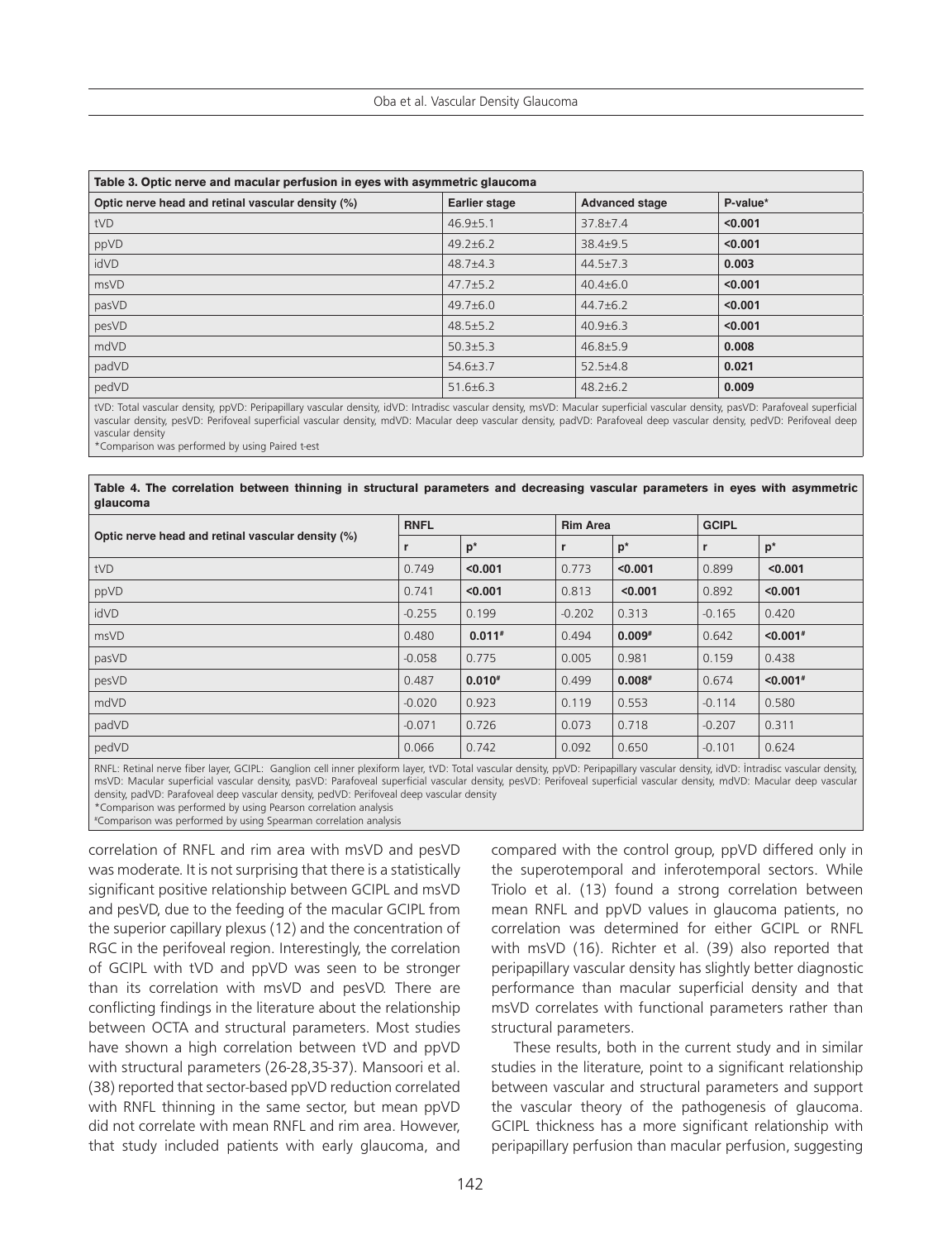that the ONH circulation is responsible for apoptosis and subsequent axonal degeneration in ganglion cells rather than macular perfusion. Further research is needed on this subject.

#### **Study Limitations**

This study had some limitations, primarily the small sample size, and although the patients had glaucoma with asymmetric involvement, the glaucoma stages were different in each patient. Using average values instead of sectoral values in the vascular density measurements could be interpreted as another deficiency of the study. Another limitation was that the axial lengths of the patients were not taken as a study parameter. Although the axial length differences may affect the structural and vascular parameters (40), it was attempted to minimize this situation with the refraction range values found in the inclusion criteria. Despite these limitations, the strongest aspect of the study was that the systemic factors were eliminated due to the fact that both eyes of the same patients were included in the study.

#### **Conclusion**

Our study showed that both ONH and macular perfusion decrease as glaucoma progresses, independent of systemic factors. In the relationship between structural and vascular parameters, local perfusion reduction in the optic nerve head is significantly correlated with thinning of the RNFL thickness, while the high correlation between ganglion cell thickness and ONH perfusion suggests that axonal degeneration has an important place in ganglion cell deaths in addition to local perfusion. Both the ONH and the macular superficial VD decrease in glaucoma. However, ischemia in the peripapillary region shows a stronger correlation with structural parameters.

#### **Ethics**

**Ethics Committee Approval:** This study was approved by the University of Health Sciences Turkey, Istanbul Haseki Training and Research Hospital Ethics Committee (number: 1648).

**Informed Consent:** Informed consent for participation in the study was obtained from the patients.

#### **Authorship Contributions**

Concept: T.O., Design: N.S., Data Collection and/ or Processing: F.O., Analysis and/or Interpretation: B.K., Literature Research: T.O., Writing: T.O.

**Conflict of Interest:** No conflict of interest was declared by the authors.

**Financial Disclosure:** The authors declared that this study received no financial support.

#### **References**

- 1. European Glaucoma Society Terminology and Guidelines for Glaucoma, 4th Edition - Chapter 2: Classification and terminology Supported by the EGS Foundation: Part 1: Foreword; Introduction; Glossary; Chapter 2 Classification and Terminology. Br J Ophthalmol 2017;101:73-127.
- 2. Weinreb RN, Aung T, Medeiros FA. The pathophysiology and treatment of glaucoma: a review. JAMA 2014;311:1901-11.
- 3. Kwon YH, Fingert JH, Kuehn MH, Alward WL. Primary openangle glaucoma. N Engl J Med 2009;360:1113-24.
- 4. Fechtner RD, Weinreb RN. Mechanisms of optic nerve damage in primary open angle glaucoma. Surv Ophthalmol 1994;39:23-42.
- 5. Chung HJ, Hwang HB, Lee NY. The Association between primary open-angle glaucoma and blood pressure: Two aspects of hypertension and hypotension. Biomed Res Int 2015;2015:827516.
- 6. Arend O, Plange N, Sponsel WE, Remky A. Pathogenetic aspects of the glaucomatous optic neuropathy: fluorescein angiographic findings in patients with primary open angle glaucoma. Brain Res Bull 2004;62:517-24.
- 7. Logan JF, Rankin SJ, Jackson AJ. Retinal blood flow measurements and neuroretinal rim damage in glaucoma. Br J Ophthalmol 2004;88:1049-54.
- 8. Piltz-Seymour JR, Grunwald JE, Hariprasad SM, Dupont J. Optic nerve blood flow is diminished in eyes of primary openangle glaucoma suspects. Am J Ophthalmol 2001;132:63-9.
- 9. Martínez A, Sánchez M. Predictive value of color Doppler imaging in a prospective study of visual field progression in primary open-angle glaucoma. Acta Ophthalmol Scand 2005;83:716-22.
- 10. Holló G. Optical coherence tomography angiography in glaucoma. Turk J Ophthalmol 2018;48:196-201.
- 11. Akil H, Falavarjani KG, Sadda SR, Sadun AA. Optical coherence tomography angiography of the optic disc; an overview. J Ophthalmic Vis Res 2017;12:98-105.
- 12. Campbell JP, Zhang M, Hwang TS, et al. Detailed vascular anatomy of the human retina by projection-resolved optical coherence tomography angiography. Sci Rep 2017;7:42201.
- 13. Triolo G, Rabiolo A, Shemonski ND, et al. Optical coherence tomography angiography macular and peripapillary vessel perfusion density in healthy subjects, glaucoma suspects, and glaucoma patients. Invest Ophthalmol Vis Sci 2017;58:5713-22.
- 14. Durmuş Ece BŞ, Sarıcaoğlu MS. Examination of retinal vascular density changes via optical coherence tomography angiography in patients with glaucoma. Int Ophthalmol 2021;41:687-98.
- 15. Lee EJ, Lee KM, Lee SH, Kim TW. OCT Angiography of the peripapillary retina in primary open-angle glaucoma. Invest Ophthalmol Vis Sci 2016;57:6265-70.